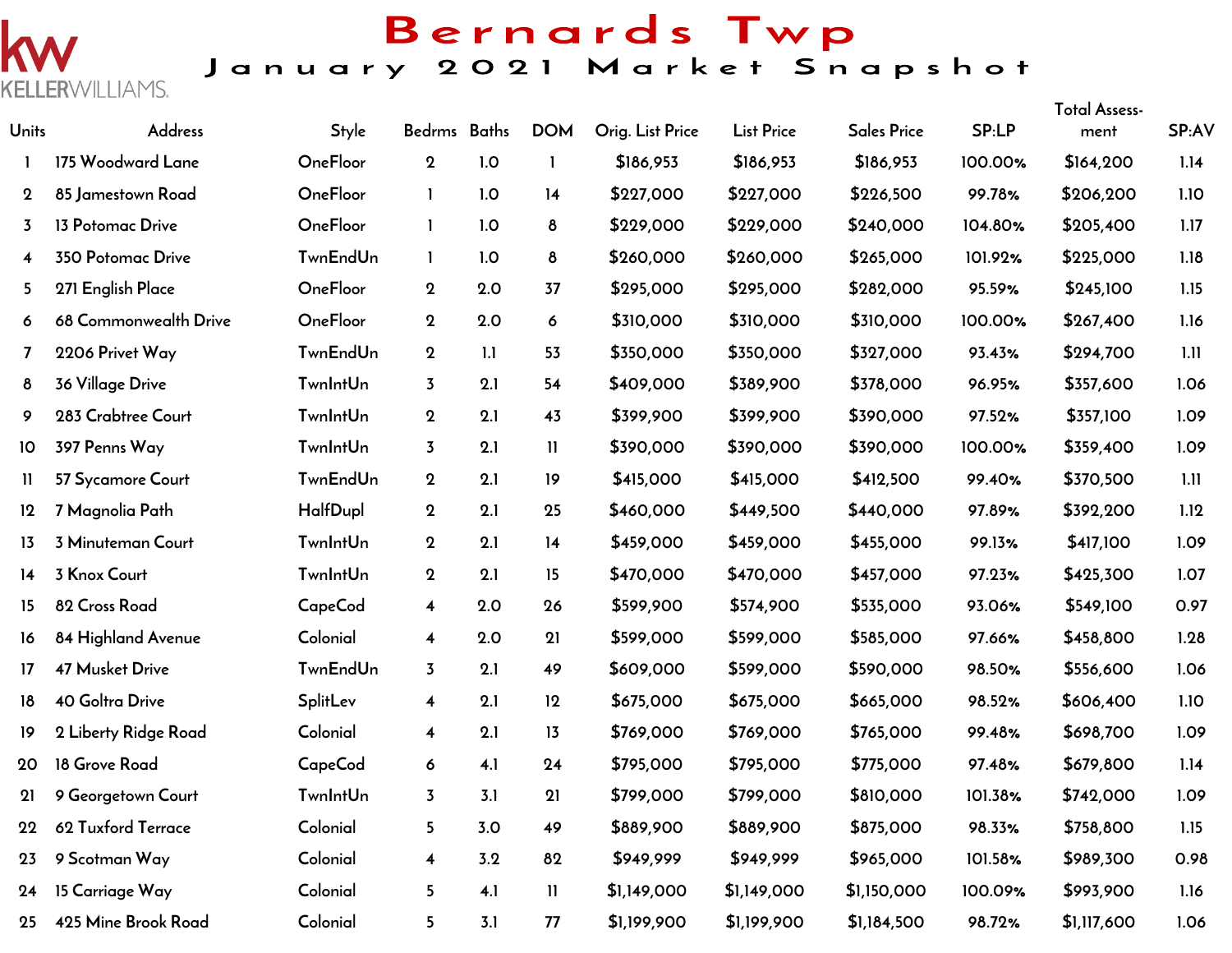## Bernards Twp

#### January 2021 Market Snapshot

| <b>Units</b> | <b>Address</b>    | <b>Style</b> | Bedrms Baths |     | <b>DOM</b> | Orig. List Price | <b>List Price</b> | <b>Sales Price</b> | SP:LP   | Total Assess-<br>ment | SP:AV |
|--------------|-------------------|--------------|--------------|-----|------------|------------------|-------------------|--------------------|---------|-----------------------|-------|
| 26           | 9 Chapin Lane     | Colonial     | 5            | 3.2 | 36         | \$1,295,000      | \$1,295,000       | \$1,295,000        | 100.00% | \$1,224,400           | 1.06  |
| 27           | 55 Lyons Place    | Colonial     | 5            | 4.1 | 14         | \$1,299,900      | \$1,299,900       | \$1,320,018        | 101.55% | \$1,191,900           | 1.11  |
| 28           | 295 Douglas Road  | Custom       | 5            | 4.1 | 118        | \$1,485,000      | \$1,369,000       | \$1,369,000        | 100.00% | \$1,359,400           | 1.01  |
| 29           | 11 Butternut Lane | Colonial     |              | 5.1 | 170        | \$1,499,000      | \$1,499,000       | \$1,415,000        | 94.40%  | \$1,551,200           | 0.91  |
| 30           | 30 Essex Place    | Custom       | 6            | 5.2 | 16         | \$1,629,000      | \$1,629,000       | \$1,656,000        | 101.66% | \$1,419,400           | 1.17  |
|              | <b>AVERAGE</b>    |              |              |     | 35         | \$703,448        | \$697,428         | \$690,482          | 98.87%  |                       | 1.10  |

#### **"Active" Listings in Bernards Twp**

| Number of Units:        | 104       |
|-------------------------|-----------|
| Average List Price:     | \$868,750 |
| Average Days on Market: | 60        |

RWILLIAMS.

#### **"Under Contract" Listings in Bernards Twp**

| Number of Units:        | 83        |
|-------------------------|-----------|
| Average List Price:     | \$830,401 |
| Average Days on Market: | 69        |